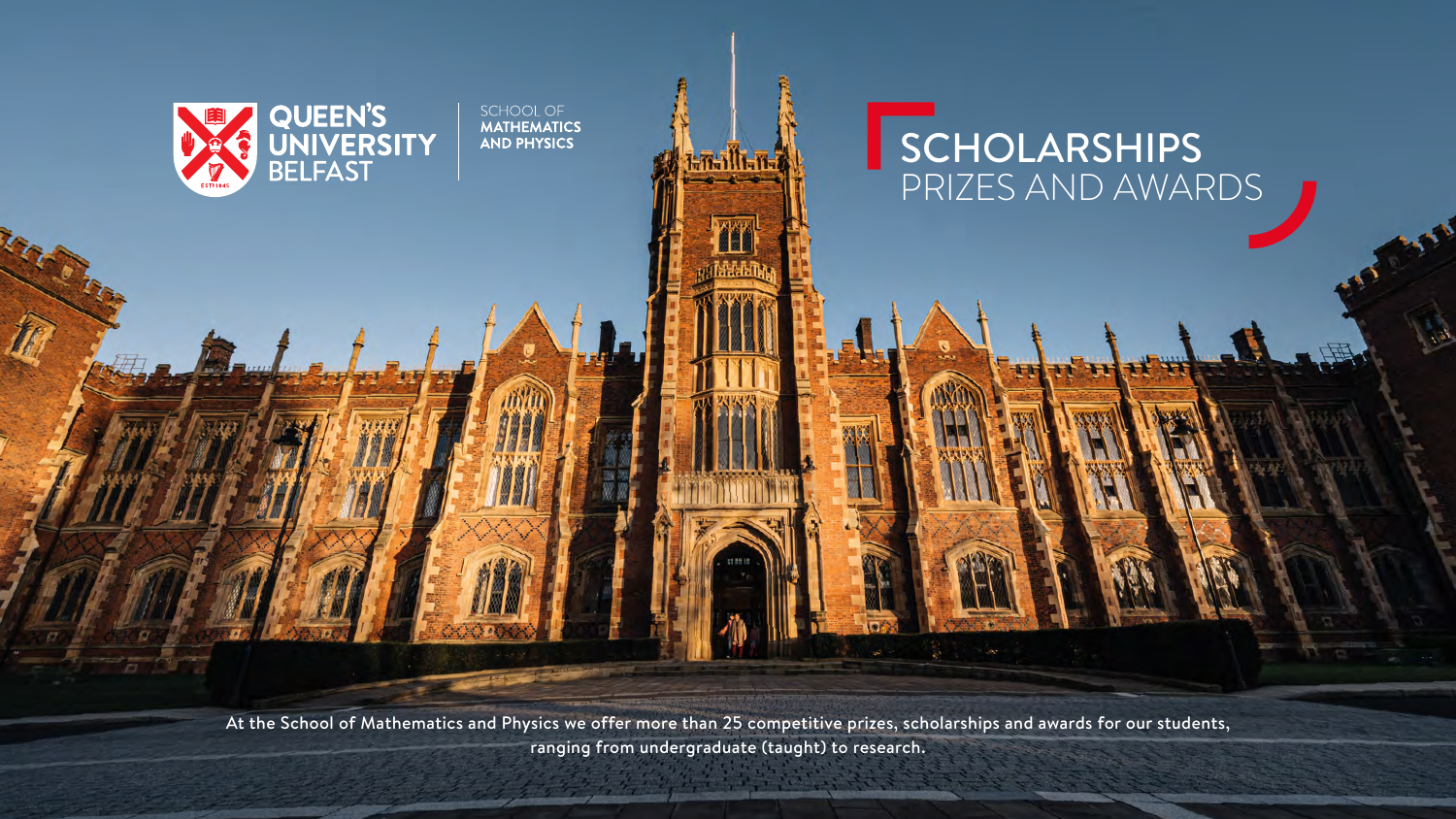# SCHOLARSHIPS PRIZES AND AWARDS

# **CONTENTS**

# Undergraduate Scholarships, Prizes and Awards in Mathematics 2 A. C. Dixon Prize 2 Burgess Prize 2012 The Institute of Mathematics and its Applications Prize (IMA) 3 The Raymond Flannery Prize 3 The School Distinction Award for BSc Performance in Pure Maths 3 The School Distinction Award for best overall BSc Performance 3 The School Distinction Award for outstanding MSci Performance 3 William Blair Morton Prize in Applied Mathematics 3 Undergraduate Scholarships, Prizes and Awards in Physics 4 1970 Physics Alumni Prize 4 Catherine Buchanan Scholarships (Three Scholarships) 4 Class of 59 Prize 5 Greer Prize 5 John Geddes Physics Prize 5

| John Geades Physics Prize                                                          | J  |
|------------------------------------------------------------------------------------|----|
| Karl George Emeleus Physics Prize                                                  | 6  |
| Philip Burke Memorial Award                                                        | 6  |
| Seagate Solid State Physics Prize                                                  | 6  |
| The O'Sullivan Prize for Physics<br>with Medical Applications                      | 7  |
| The School Distinction Award<br>for outstanding MSci Performance                   | 7  |
| Unilever Farnshaw Prize                                                            | 7  |
| The Raymond Flannery Prize                                                         | 7  |
| Undergraduate Foundation Scholarships:<br><b>School of Mathematics and Physics</b> | 8  |
| Postgraduate Mathematics Prizes                                                    | 9  |
| <b>Bates Prize</b>                                                                 | 9  |
| Sir David Bates Memorial Trust Fund                                                | 9  |
| James Caldwell<br>International Travel Scholarship                                 | 10 |
| Purser Studentship                                                                 | 11 |
| Postgraduate Physics Prizes                                                        | 12 |
| Lorna Clements Studentship                                                         | 12 |
|                                                                                    |    |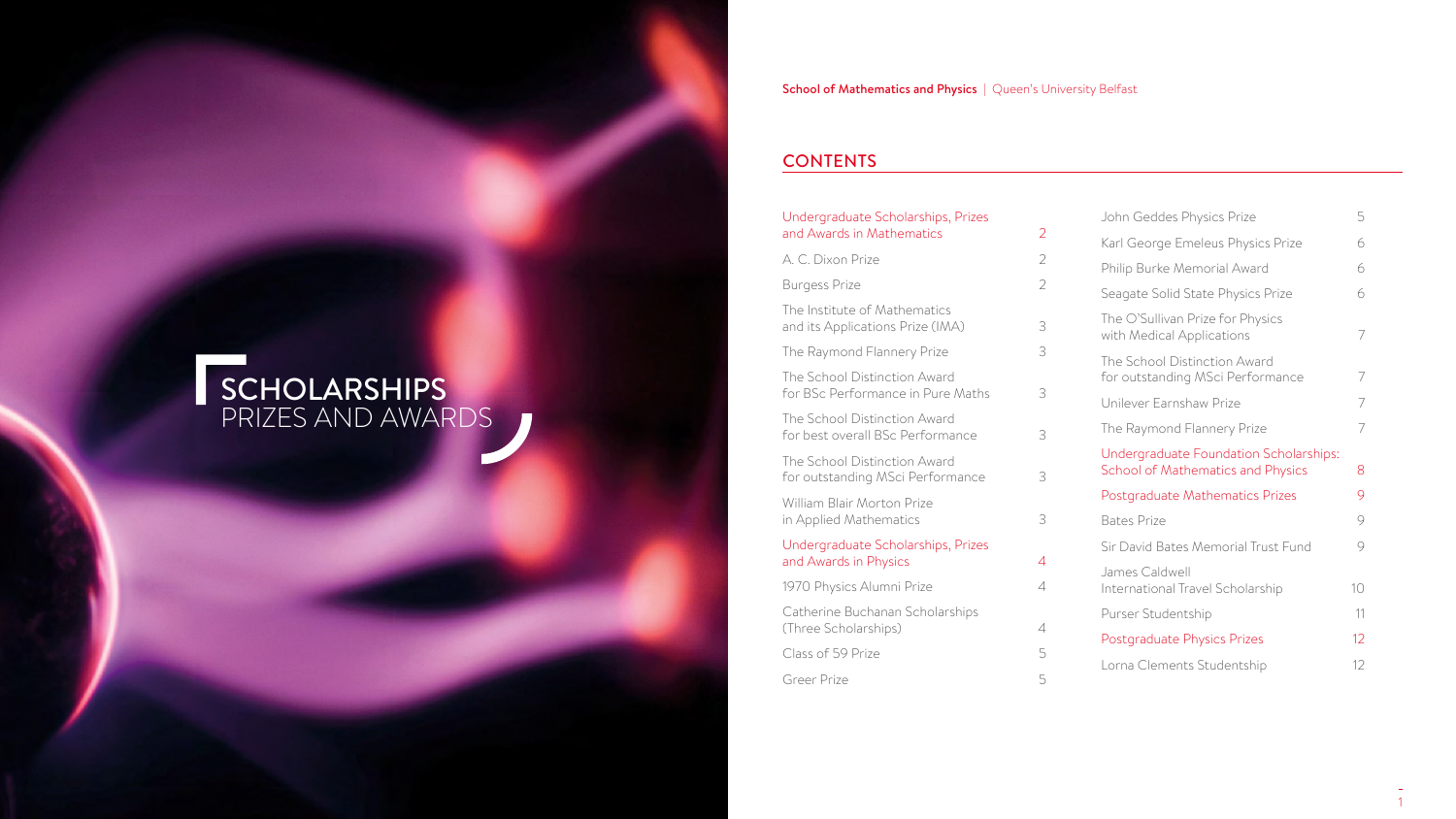



# UNDERGRADUATE SCHOLARSHIPS, PRIZES AND AWARDS IN MATHEMATICS

# A. C. Dixon Prize

A prize to be called the A. C. Dixon Prize was founded by Mrs Woolnough in 1937 in memory of her uncle, A. C. Dixon, Professor of Mathematics in Queen's College and The Queen's University of Belfast from 1901 to 1930.

The prize, of approximately £100, should be used for the purchase of books. It will be awarded each year to the candidate who is placed first by the examiners in the final honours examination in pure mathematics, provided the candidate attains first class honours standard in the subject.

# Burgess Prize

This prize was founded in 1986 by colleagues and former students of Dr D. C. J. Burgess, lecturer and senior lecturer in the Department of Pure Mathematics from 1957 to 1986.

Subject to the income available, the annual value of the prize is approximately £100.

It is normally awarded annually, on the recommendation of the Mathematics Board of Examiners, to a student who has achieved distinction in topology and closely allied subjects.

# The Institute of Mathematics and its Applications Prize (IMA)

The Institution of Mathematics and its Applications (IMA) awards a one-year membership of the IMA to the top two students in Mathematics, who have performed with distinction in their B.Sc. studies in Mathematics. Students must have obtained a 1st-class degree, and at least 2/3 of the modules taken (weighted) must be in mathematics. This award should not be made in conjunction with any other award. The award will take into account the full range of diversity within Mathematics.

The prize is a year's free membership of the Institute. The IMA Membership Team will issue a Prize Certificate and details on how to claim the free membership to each prize winner.

# The Raymond Flannery Prize

The Raymond Flannery Prize will be awarded annually to the MSci graduate in the School of Mathematics and Physics with the best overall mark, with the condition that the student must have specialised in Applied Mathematics or Theoretical Physics. The decision will be taken by the Mathematics Board of Examiners based on the record of academic achievement.

# The School Distinction Award for BSc Performance in Pure Maths

School distinction award for excellence or distinguished performance in Pure Mathematics by a BSc Student as judged by the Mathematics Board of Examiners.

A certificate and cheque of £150 is issued.

# The School Distinction Award for best overall BSc Performance

School distinction award for excellence or distinguished performance in the Mathematics BSc programmes as judged by the Mathematics Board of Examiners.

A certificate and cheque of £200 is issued.

## The School Distinction Award for outstanding MSci Performance

School distinction award for excellence or distinguished performance in the Mathematics MSci programmes as judged by the Mathematics Board of Examiners.

A certificate and cheque of £200 is issued.

# William Blair Morton Prize in Applied Mathematics

This prize was founded in 1945 to commemorate William Blair Morton, Professor of Physics in Queen's College and The Queen's University of Belfast from 1897 to 1933.

It will be awarded to the student with the highest mark on the MSci Applied Mathematics project. Subject to the income available, the annual value of the prize is approximately £300.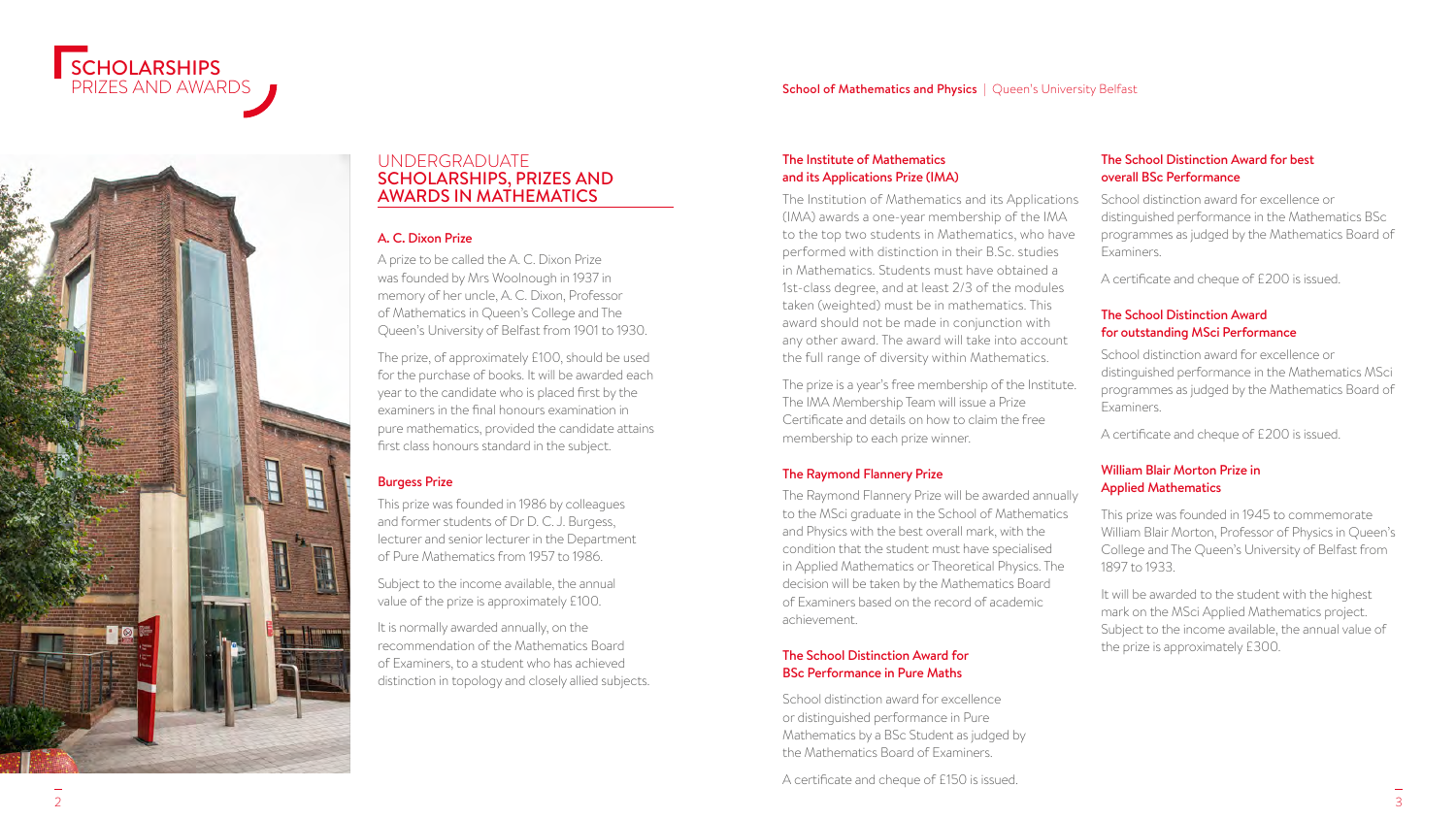

#### School of Mathematics and Physics | Queen's University Belfast





# UNDERGRADUATE SCHOLARSHIPS, PRIZES AND AWARDS IN PHYSICS

# 1970 Physics Alumni Prize

The Prize was established in 2002 by Physics Alumni of 1970.

It consists of an award of approximately £150 and a certificate to be presented annually to the student of Physics, who in the judgement of the Board of Examiners, achieves the best performance at Stage 1 of their degree.

## Catherine Buchanan Scholarships (Three Scholarships)

These Scholarships were established in 2019 in memory of Catherine Buchanan to both inspire and support female physics students in the School of Mathematics and Physics. The Scholarships aim to advance the representation of women in science and enable progression to either MSci or PhD Physics.

In her short life Catherine, a student of Strathearn School in Belfast, was excelling at her A-level studies, and was focussed on a career as a scientist, specifically in physics and astronomy, having been inspired by a few days spent at Armagh Observatory. Just as she had finished off her university application, Catherine developed a very rare and aggressive form of blood cancer. Catherine passed away on September 21, 2013, one week after her diagnosis, with her family by her side.

Catherine had a tremendous passion for science and wanted to make a difference in life. She was

an outstanding individual just setting out in the world, and it is fitting that this scholarship has been established in her memory to encourage other young women to fulfil their potential and to pursue studies in physics and astronomy.

A degree in physics requires a huge amount of hard work and perseverance to complete. The award aims to relieve the financial pressure that some female students have, and thereby encourage them to pursue their studies. It also aims to reward those female students who, despite financial pressure, are able to excel in their studies.

Three scholarships of £2,000 will be awarded to the top ranked full-time BSc / MSci (female) Physics students in each stage 1, 2 and 3.

# Class of 59 Prize

Following a visit to the Physics Department in 2002, the Class of 59 presented a donation to provide a prize, consisting of a cheque of the value of £100 and certificate, for the best BSc Physics project work as judged by the Physics Board of Examiners.

## Greer Prize

Raymond George Hopkins Greer was a student and a member of academic staff at Queen's. He was known as an inspiring teacher, and in 1996 became Head of Teaching in Physics. Following his untimely death in January 2001, his family have instituted the Greer Prize in Physics in his memory.

The Greer prize, consisting of a sum of £500, will be awarded annually to the student graduating with an MSci in Physics (or Physics with Astrophysics

or Physics with Medical Applications) with the highest overall mark. The Prize shall not be awarded if, in the judgement of the Board of Examiners, there is no candidate of sufficient merit.

### John Geddes Physics Prize

John Geddes, born in Portadown in 1939, was a student at Queen's where he obtained a First-Class Honours Degree in Mathematics (1960), a First-Class Honours Degree in Physics (1961) and PhD in 1964. John was then immediately appointed to the academic staff of the Department of Pure and Applied Physics and embarked on a distinguished career as a brilliant researcher, an outstanding teacher and a respected administrator. Sadly, the life of John Geddes and his dedicated service to his students, his science and the University, was unexpectedly terminated on 4 December 1998 when he died suddenly from an intro-cerebral haemorrhage. In memory of Professor John Geddes' long and distinguished association with the Department of Pure and Applied Physics at Queen's, his surviving family instituted a Physics prize which will be awarded annually as follows:

The prize will comprise a bronze medallion and a monetary award of value of £200.

The prize will be awarded, on the recommendation of the Physics Board of Examiners, to the student scoring the highest mark for the (MSci) Physics Project. These special projects were originally devised and coordinated by John Geddes and reflect his deep interest in the development of students' learning and communication skills.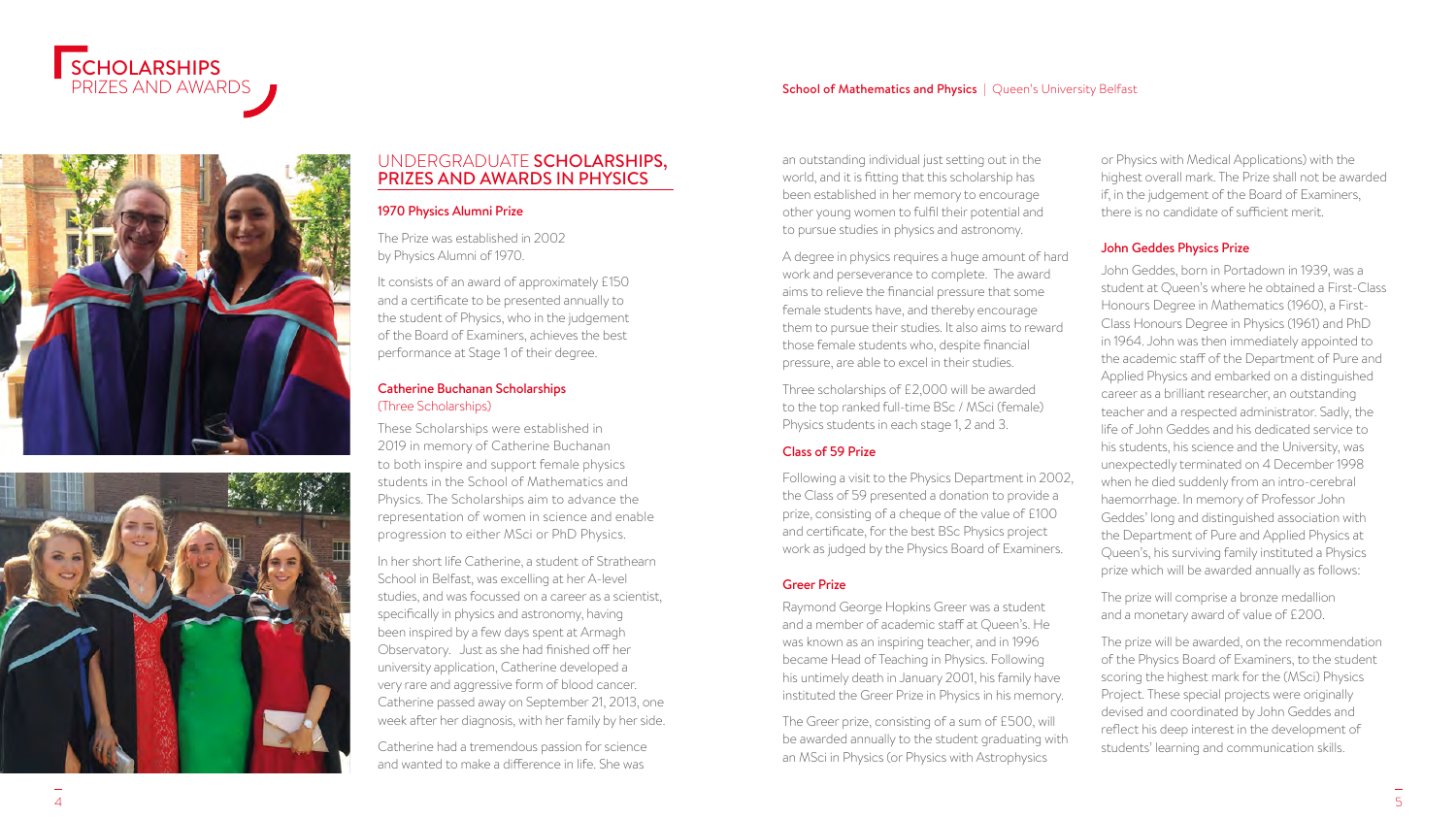

#### School of Mathematics and Physics | Queen's University Belfast



# Karl George Emeleus Physics Prize

This prize, in the form of a medal and monetary award, was established in 1984 by former students and friends of Karl George Emeleus, Professor of Physics in the University 1933- 1966.

Two awards will be available annually each consisting of a silver medal and a monetary award of £300.

It is awarded on the recommendation of the Chair of the Physics Board of Examiners for the best performance by a BSc single honours Physics student and, exceptional performance by an MSci single honours Physics student.

#### Philip Burke Memorial Award

Awarded annually in the memory of the late Professor Philip Burke CBE FRS to the student who is placed first by the examiners in the Level 4 examination in Advanced Quantum Mechanics. A certificate and cheque of £250 is issued.

#### Seagate Solid State Physics Prize

Seagate is a major global company specializing in digital storage solutions. They are one of the largest employers in Northern Ireland at their Springtown facility in the northwest of the Province. Seagate have strong links with researchers at QUB and they employ many Physics graduates. In recognition of the importance of Solid-State Physics to their industry, Seagate want to encourage high quality teaching and learning of Solid-State Physics at QUB. The prize, comprising a cheque for £200 and a certificate, is awarded to the MSci student with the best overall performance in Solid State Physics.

#### The O'Sullivan Prize for Physics with Medical Applications

The O'Sullivan prize will award the student who achieves the highest overall degree mark for MSci Physics with Medical Applications in the School of Mathematics and Physics. The Prize was established by Mrs Mae Kirkpatrick (nee O'Sullivan).

## The School Distinction Award for outstanding MSci Performance

School distinction award for excellence or distinguished performance in the Physics MSci programmes as judged by the Physics Board of Examiners.

A certificate and cheque of £150 is issued.

#### Unilever Earnshaw Prize

John Earnshaw was Professor of Physics and Head of the Plasma and Laser Interaction Physics Division from 1990-99. In recognition of many productive research collaborations with Professor Farnshaw, Unilever donated funds for the Unilever-Earnshaw Prize.

It comprises a cheque for £60 and certificate and is awarded annually to the physics student with the highest overall mark at Level 2.

# The Raymond Flannery Prize

The Raymond Flannery Prize will be awarded annually to the MSci graduate in the School of Mathematics and Physics with the best overall mark, with the condition that the student must have specialised in Applied Mathematics or Theoretical Physics. The decision will be taken by the Mathematics Board of Examiners based on the record of academic achievement.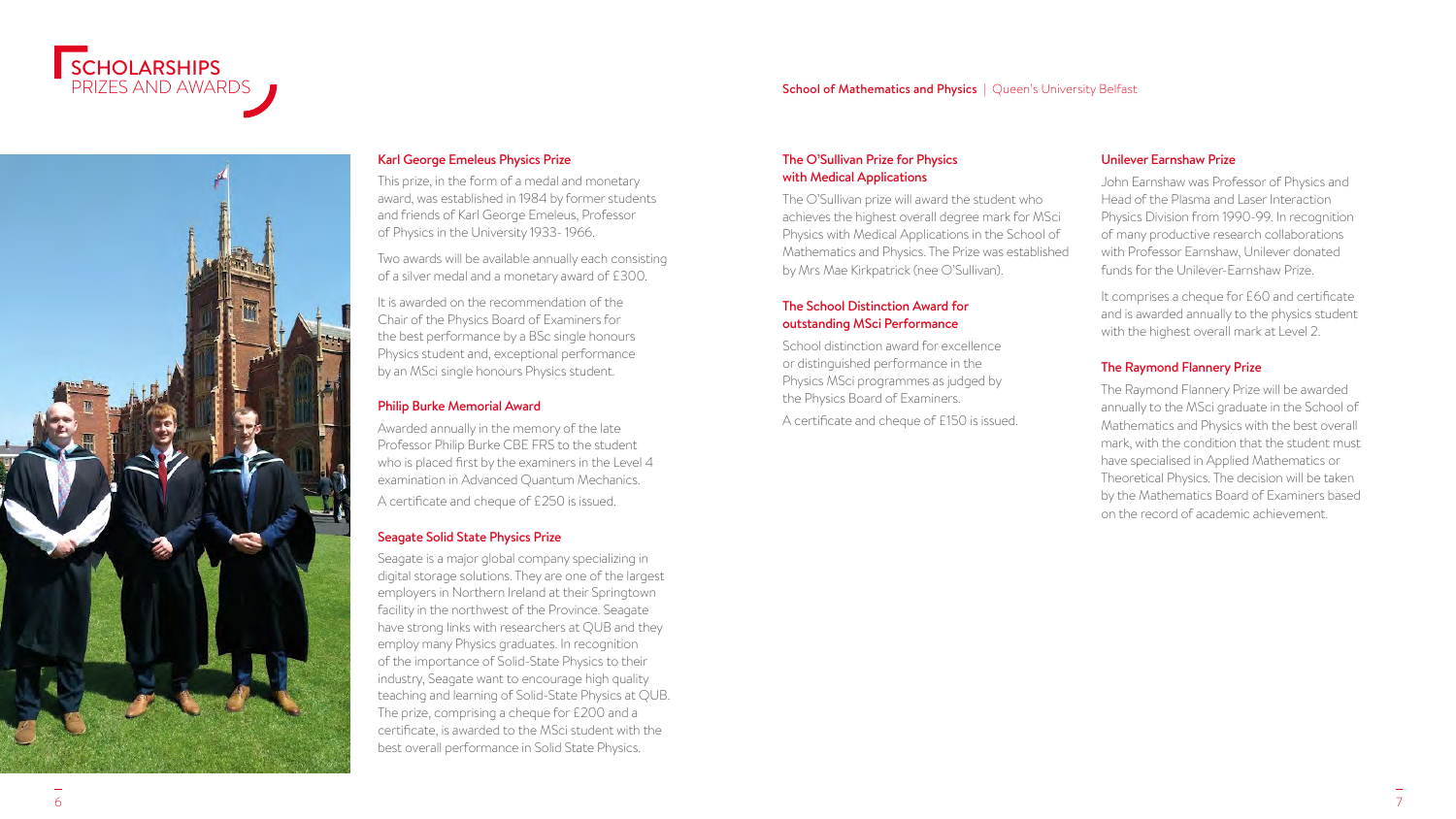

# UNDERGRADUATE FOUNDATION SCHOLARSHIPS: SCHOOL OF MATHEMATICS AND PHYSICS

Awarded for overall performance at Level 1; and in Level 2. To qualify a student must have completed 120 CATS of modules within the School of Mathematics and Physics at that particular Level.

A normalised rank position for each student in a qualifying module would be determined:

- Rank the students in each class (best first)
- Assign a rank score to each student: r= position-1 so that the top student has r=0, the next has r=1, etc.
- Normalise to a class size of 100: normalised rank position R=r\* 100/N were N is the actual size of the class.

For each student, add up the values of R for all the qualifying modules.

The student with the lowest total is the prize winner.

There will be two or three awards annually at each level valued in total at £600, with no award being greater than £300.

These awards are open to full-time and part-time students.

# POSTGRADUATE MATHEMATICS PRIZES

# Bates Prize

This prize was founded in 1983 by the friends and colleagues of Sir David Bates, Professor of Applied Mathematics and of Theoretical Physics in the Queen's University of Belfast from 1951 to 1982.

It will normally be awarded annually to a Queen's student in the Centre for Theoretical Atomic, Molecular and Optical Physics (CTAMOP), with the highest undergraduate degree mark and who subsequently pursues research in CTAMOP.

Subject to the income available, the value of the Prize is approximately £100 and it aims to assist a Postgraduate student within the CTAMOP to use towards research costs.

# Sir David Bates Postgraduate Student Fund

This fund was established in 1995 by former colleagues and friends of the late Sir David Bates, MRIA, FRS, Professor of Theoretical Physics, who died on 5 January 1994. It was inaugurated to commemorate his lifetime of service to Northern Ireland, the Queen's University of Belfast and to original research in science, especially in theoretical atomic, molecular and optical physics.

There will be a number of awards, each of not less than £200, not more than seven per year or fifteen every other year, but in any event deriving from the income of a capital sum.

The purpose of the awards is to assist postgraduate research students in the Centre for Theoretical Atomic, Molecular and Optical Physics (CTAMOP) (School of Mathematics and Physics) to attend and actively participate, in any one year, in an international conference in atomic, molecular, and optical physics, such as ECAP, ICAP, or ICPEAC (and Satellites). The encouragement of this participation in the dissemination and exchange of research expertise was dear to Sir David's heart. Each award holder will be expected to acknowledge the 'Sir David Bates Postgraduate Student Fund' in any published abstract or invited talk and to submit a short report afterwards to her/his supervisor and to the Head of Centre (CTAMOP).

The award(s) will be made each year on the recommendation of the Head of Centre, CTAMOP, in consultation with the Professors of that Centre. Preference will normally be given to second- or third-year full-time research students. Merit and active participation are the principal criteria.

Candidates should submit written proposals, with the explicit support of their supervisors, to the Head of the Centre for Theoretical Atomic, Molecular and Optical Physics. The proposal should detail the activity to be undertaken, the aims, and the amount of funding sought.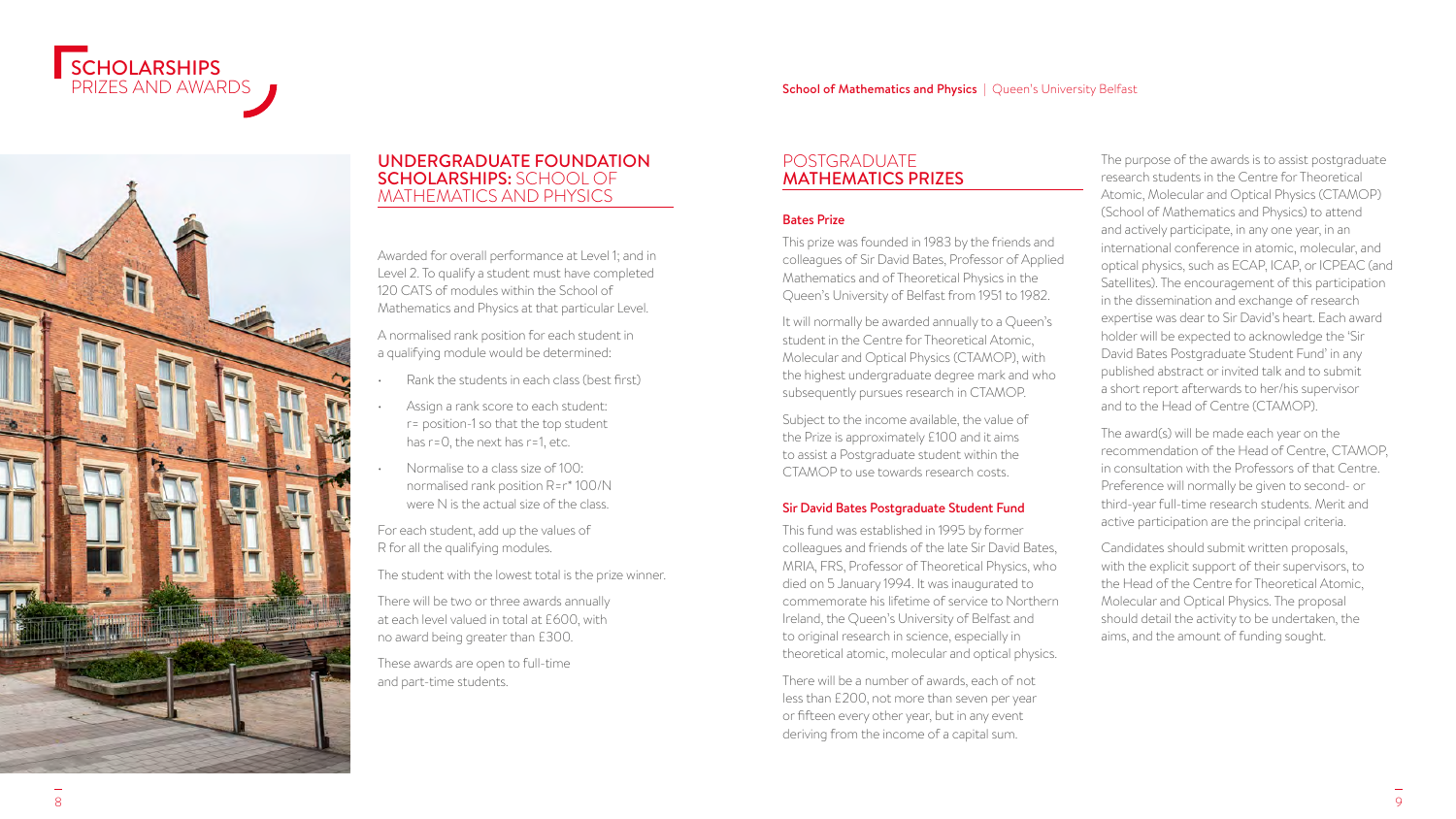





# James Caldwell International Travel Scholarship

The Scholarship was established by Professor James Caldwell in 2010. Professor Caldwell achieved a 1st class Honours BSc degree in Applied Mathematics in 1964 followed by an MSc in Numerical Analysis in 1966. After lecturing overseas in England and Australia he returned to Queen's for the award of a higher doctorate (DSc) degree in 1985. He was then invited back to the University in 1986 as a Visiting Professor to give a series of lectures on his research work.

This Scholarship aims to assist Postgraduate Research Students within the School of Mathematics and Physics, in areas closely allied to Applied Mathematics (such as theoretical physics) access to online or in-person schools, courses and conferences during the academic year.

The Scholarship aims to support interaction between postgraduate research students and international collaborators. The Scholarship thereby also aims to improve the international visibility of these students.

The Scholarship will be made available to Postgraduate Research Students through an application process detailing the activity to be undertaken, the aims of the activity/course and the amount of fees sought. Applications are to be made to the Head of Centre for Theoretical Atomic, Molecular and Optical Physics. Applications will be considered by selected members of staff who are not the principal supervisor of any applicant.

#### Purser Studentship

This studentship was founded in 1904 by Professor Frederick Purser in memory of John Purser, Professor of Mathematics in Queen's College, Belfast, from 1863 to 1901, and Registrar from 1878 to 1901.

The studentship may be awarded to an internal candidate or a graduate of another University. The awardee(s) must hold a first-class MSci, MMath or equivalent, and the award will be made to the candidate(s) judged most likely to enhance the standing of the area in which they will study.

Students will be invited to submit a 1-page overview of why their PhD research project is timely, how they plan to contribute to it and where they see the developments going in the long-term. The deadline for completing this 1-page summary will be set by the School in October/November.

The holder(s) shall be required during the tenure of the studentship to pursue, to the satisfaction of the professor or lecturers concerned, a course of postgraduate research in pure or applied mathematics.

Any holder must be a full-time student; and the payment of each instalment shall be subject to the report of the professors or lecturers under whose direction the student is working.

The studentship is normally tenable for three years.

The value of the award shall normally be £1000 per annum. More than one award may be made annually if funds are available.

If no suitable candidate is available, no award will be made and the funds will be reinvested, to increase the value of the fund.